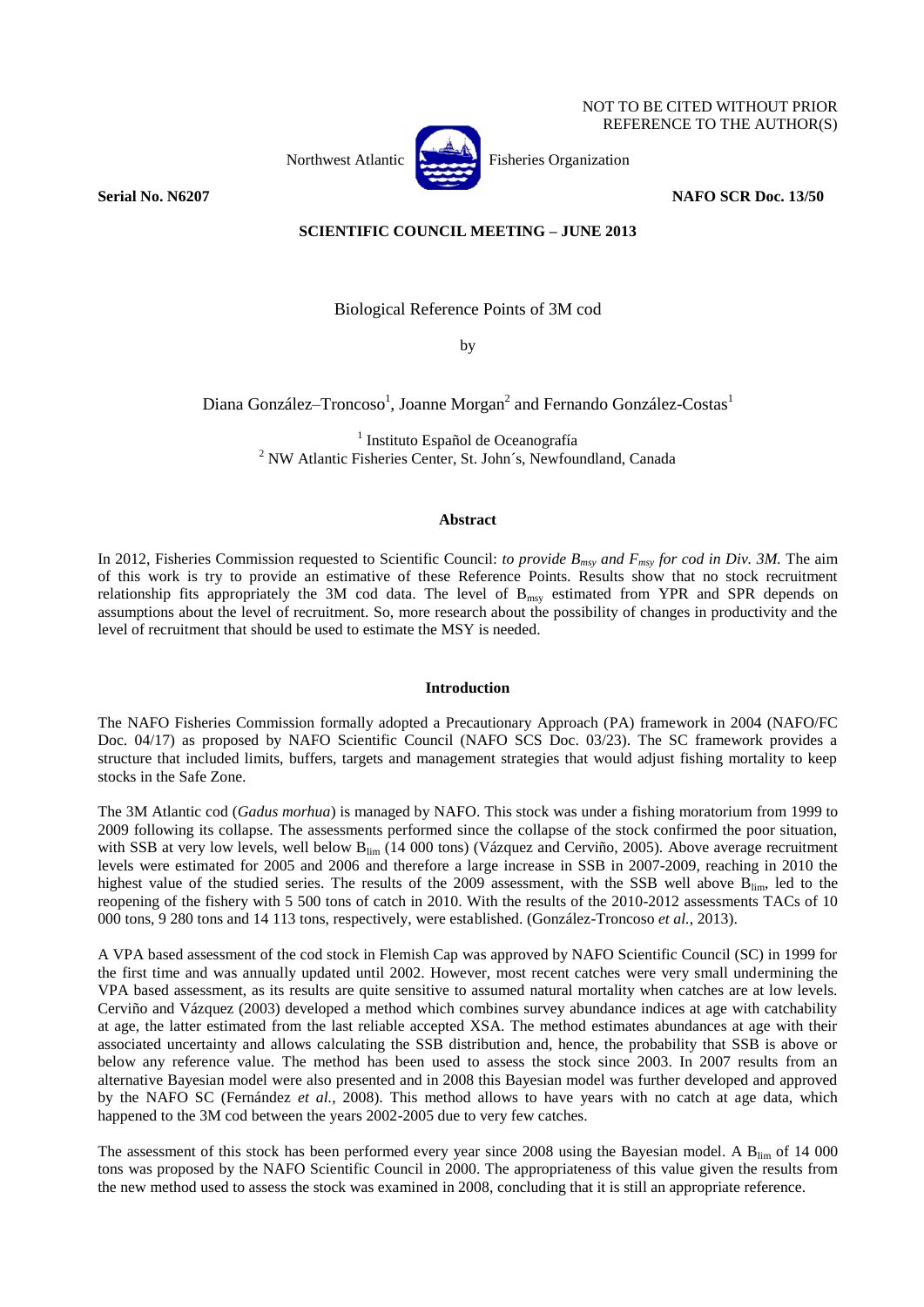In 2012, Fisheries Commission requested to Scientific Council: *to provide Bmsy and Fmsy for cod in Div. 3M.*

The aim of this document is to try to calculate the  $B_{\text{msy}}$  references points of the 3M cod.

#### **Material and Methods**

The 3M cod assessment performed since its reopening in 2009 uses a Bayesian XSA model. In 2013 this assessment was approved during the Scientific Council meeting of June using commercial data from 1972 to 2012 and the Canadian survey (1978-1985) and the EU survey (1988-2012) as tuning. Ages used were 1-8+. The number of iterations made for the Bayesian assessment was 5000, so we have 5000 iterations of all the parameters of the assessment. To see the details about this assessment, see González-Troncoso *et al.* (2013).

In this study and in all cases, the PR, the weight-at-age (both in catch and in stock) and the maturity ogive were taken as the mean of the values of the entire period studied (1972-2012), having 5000 iterations of each. Mean-weight-at-age in the catch and mean-weight-at-age in the stock are assumed with no uncertainty, so the value of these parameters for the 5000 iterations is the same.

Normally, when an age structured assessment provides a plausible set of stock and recruit pairs, the process of calculating the appropriate Maximum Sustainable Yield (MSY) reference points estimates should be based on combining the yield per recruit analysis and the stock recruit relationship. The two methods used in this study to estimated MSY reference points from the age structured assessment results was that proposed by Sissenwine and Shepherd (1987).

The first step to try to calculate the MSY of the 3M cod was to fit a good stock recruitment relationship. Three different relationships were used: Ricker, Beverton&Holt and Segmented Regression. All of them were fit with the results of the assessment for SSB and Recruitment, having a series of 40 pairs (SSB,R) as the recruitment of the 3M cod is estimated at age 1. We used two different points of view for fitting the data just to compare results. One of this was to fit the SRR in a way that can be named deterministic, taking as inputs of the fit the median of the SSB and the R from the 5000 draws of the assessment, as well as the median of PR and the maturity ogive. Another one was to estimate the Stock-Recruitment Relationship from each of the 5000 time series that we have for SSB and for R, getting 5000 different SR Relationships and presenting the median of them. The SSB/R fits were performed with FLR.

Additionally, the YPR reference points ( $F_{\text{max}}$  and  $F_{0.1}$ ) were estimated as well as the Spawning per Recruit (SPR) reference points for  $F_{30\%}$ ,  $F_{35\%}$  and  $F_{40\%}$  of the SSB unfished level.

#### **Results**

In table 1 we present the long term means (1972-2012) of mean-weight-at-age in catch, mean-weight-at-age in stock, maturity (median of the 5000 runs) and PR (median of the 5000 runs) by age for 3M Cod.

Table 2 presents the models used and the deterministic fit parameter values for each model. Figure 1 (A and B) presents the deterministic fit of the three models. Note that the maximum in all the cases is outside of the observed levels of SSB. As Beverton&Holt and Segmented Regression are almost identical for the estimated SSBs, a second graph is presented with a wider range in the x-axis to see where they differ (Figure 1B). In this case the maximum of Ricker is inside the range, but this is just because for this model the maximum Yield is the one corresponding to the maximum F  $(1 \text{ in this case})$ . We tried with a larger F (just up to 3), and the results were always the Yield of the maximum F. Ricker model has negative β parameter value that does not make sense biologically. In the case of Beverton&Holt the β parameter has a very big value with a very difficult biological explanation. The change point of the Segmented Regression model is outside the observed range of SSB.

Figure 2 presents the deterministic FLR fit plots for Ricker model. This figure has six plots. The upper left plot shows the stock-recruit pairs with the fitted stock recruitment relationship and a lowess smother to suggest an appropriate functional form. It can be observed that the Ricker and lowess fit are very similar and that the Ricker function has a convex curvature, which means that it always increases. The upper right plot shows the residuals plotted against year, and a clear residual pattern can be observed in this case. This pattern in the residuals might indicate that average recruitment was either less or greater than expected, indicating either the wrong choice of model or a regime shift. The middle left plot presents the residuals with a lag of time 1, to identify autocorrelation, and it is clear in this case there is autocorrelation in the residuals. The middle right plot is of the residuals against SSB. It seems that the errors present a pattern, mainly in the lowest SSBs. Bottom left figure presents the observed residuals against their expected quantiles.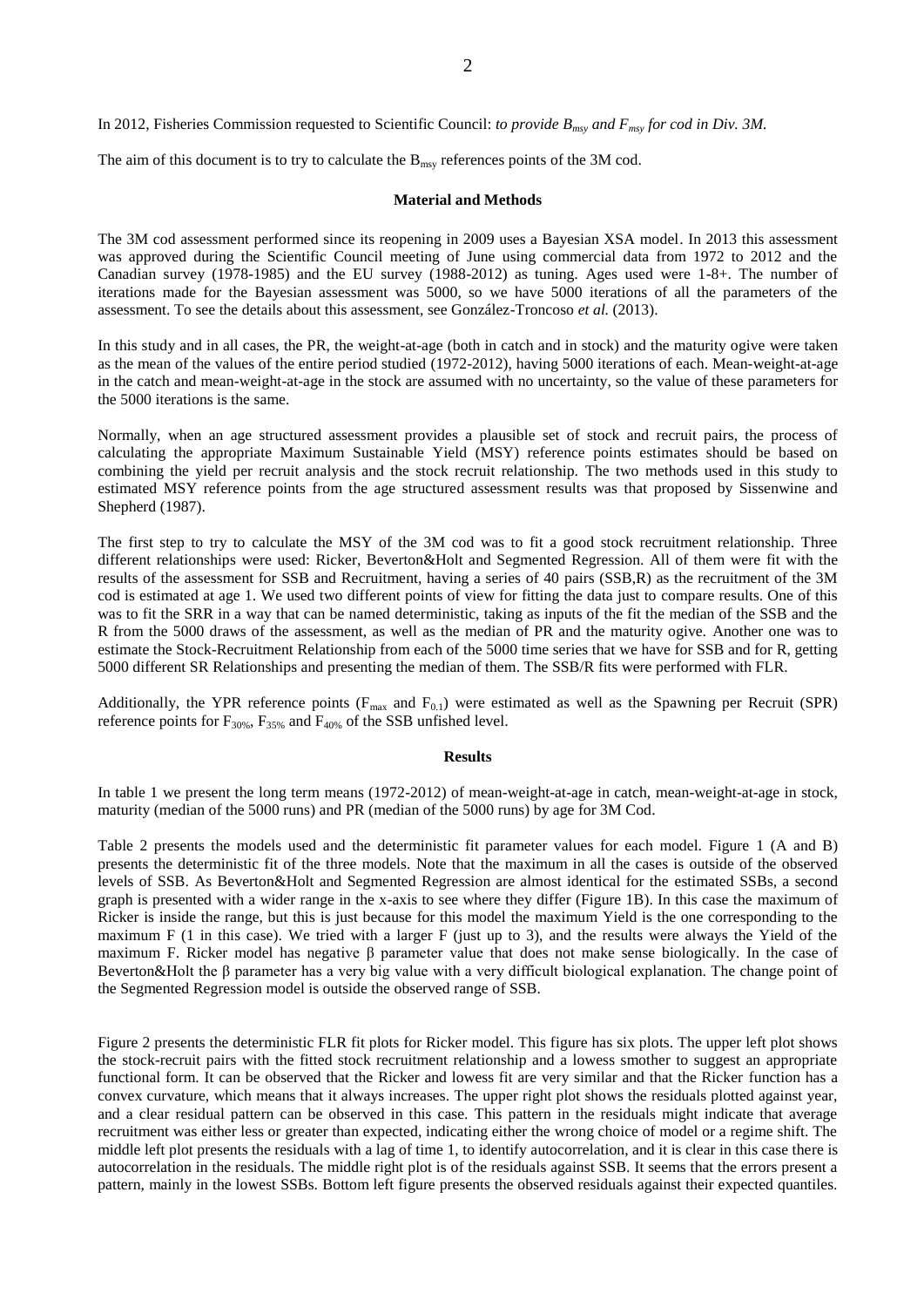They seem to fit quite well, meaning a log-normal distribution of the errors. The bottom right plot presents the residuals against the fitted values as a check of the variance.

Figure 3 shows the likelihood profile of the deterministic Ricker's parameters. The likelihood profiles present for both parameters a clear maximum although the parameter values make no sense biologically.

Figure 4 presents the deterministic FLR fit plots for the Beverton-Holt model. We can observe the same fit problems as in the Ricker fit: clear residual pattern, big autocorrelation. And in this case, it seems that the errors don´t follow a log normal distribution.

Figure 5 shows the likelihood profile of the deterministic Beverton-Holt parameters. The Likelihood for both parameters has a flat profile with a not well defined maximum. This is a clear sign of the difficulty to fit the data and to find a good value for the parameters, as many parameters values have a similar Likelihood.

Figure 6 presents the deterministic FLR fit plots for Segmented Regression model. We can observe the same fit problems as in the Ricker and Beverton-Holt fits: clear residuals pattern, big autocorrelation in the errors, not a log normal distribution of the errors.

Figure 7 shows the likelihood profile of the deterministic Segmented Regression parameters. The likelihood profile for α parameter presents a well defined maximum but for the β parameter the likelihood profile is quite flat. This is a clear sign of the difficulty to fit the data and to find a good value for this parameter, as many  $\beta$  parameter values have a similar Likelihood.

Table 3 presents the deterministic  $F_{\text{msy}}$ , SSB<sub>msy</sub> and  $Y_{\text{msy}}$  estimations and the median, the 90 and 80 percentile values of the 5000 iterations for Ricker, Beverton&Holt and Segmented Regression Stock Recruitment relationships. The results for Ricker shows that it is no possible to achieve reasonable MSY indices in this case, as the  $F_{\text{msy}}$  is the largest value taken for F, as we said above. In Beverton-Holt, the values of  $SSB_{msy}$  and  $Y_{msy}$  do not make biological sense due to the lack of fit of the available data. For Segmented Regression, all the fits have a change point that is above the observed range of SSBs. In all cases, we can see that the deterministic values are almost the same as the median of the Bayesian values.

Table 4 presents the median, the 80 and the 90 percentile values for the different fishing mortality YPR and SPR reference points. Fmax values are the highest of the F BPRs estimated and F0.1 and F40% have very similar levels.

Figure 8 shows the YPR and SPR median curves for different F values. It also showed the F<sub>max</sub>, F<sub>0.1</sub>, F<sub>30%</sub>, F<sub>35%</sub> and F40% median values. It can be observed that the YPR curve presents a maximum quite well defined and that the SPR reference points estimated (except  $F_{40\%}$ ) are above the F<sub>0.1</sub> value.

The equilibrium yield and SSB for all F reference points were calculated with the mean recruitment of the period (1972-2012) applied to the YPR and SPR estimated for the different F reference points. Table 5 presents the median, 80% and the 90% percentile of the distribution for these values. In all cases, the  $SSB_{msy}$  and the  $F_{msy}$  are in the same range as the one calculated via a Segmented Regression.

### **Discussion**

Figure 9 shows fishing mortality YPR (F<sub>max</sub> and F0.1), SPR (F<sub>30%</sub>, F<sub>35%</sub> and F<sub>40%</sub>) reference points and Ricker, Beverton&Holt and Segmented Regression F<sub>msy</sub> as well as their correspondent SSB and Yield assuming mean recruitment in the case of the YPR and SPR references points and functional recruitment in the other cases. For fishing mortality the  $F_{\text{msy}}$  of Ricker is always 1, so it is off the graph. The same occurs for the  $SSB_{\text{msy}}$  in the case of Beverton&Holt. The model that is more in agreement with the YPR and SPR values is the Segmented Regression, being the Reference Points calculated for the other two SSB/R relationship poor of biological meaning.

The lack of fit of the S/R relationships is one of the major problems in 3M cod. Figures 2 to 8 show these problems for all the functions analyzed: clear residuals pattern, big autocorrelation in the errors, not log normal distribution of the errors and problems in the fit parameters Likelihood profiles, and the fact that the maximums in the SSB/R models are defined above in the observed SSB range. This last problem is a *quid* point to estimate Fmsy, Bmsy and MSY as recognized the ICES Workshop on implementing the ICES Fmsy framework (ICES, 2010): *F targets which imply equilibrium SSB's outside the* 6 *historic range should be looked at carefully, however it should be noted that where exploitation has historically been very high, this situation does not necessarily denote biological implausibility. The critical issue here is the fit to the S/R function. The fit to the Stock Recruit Relationship requires analysis (...). You could chose default function based on some statistical criteria for a measure of fit (e.g. AIC, BIC), but the fit needs to*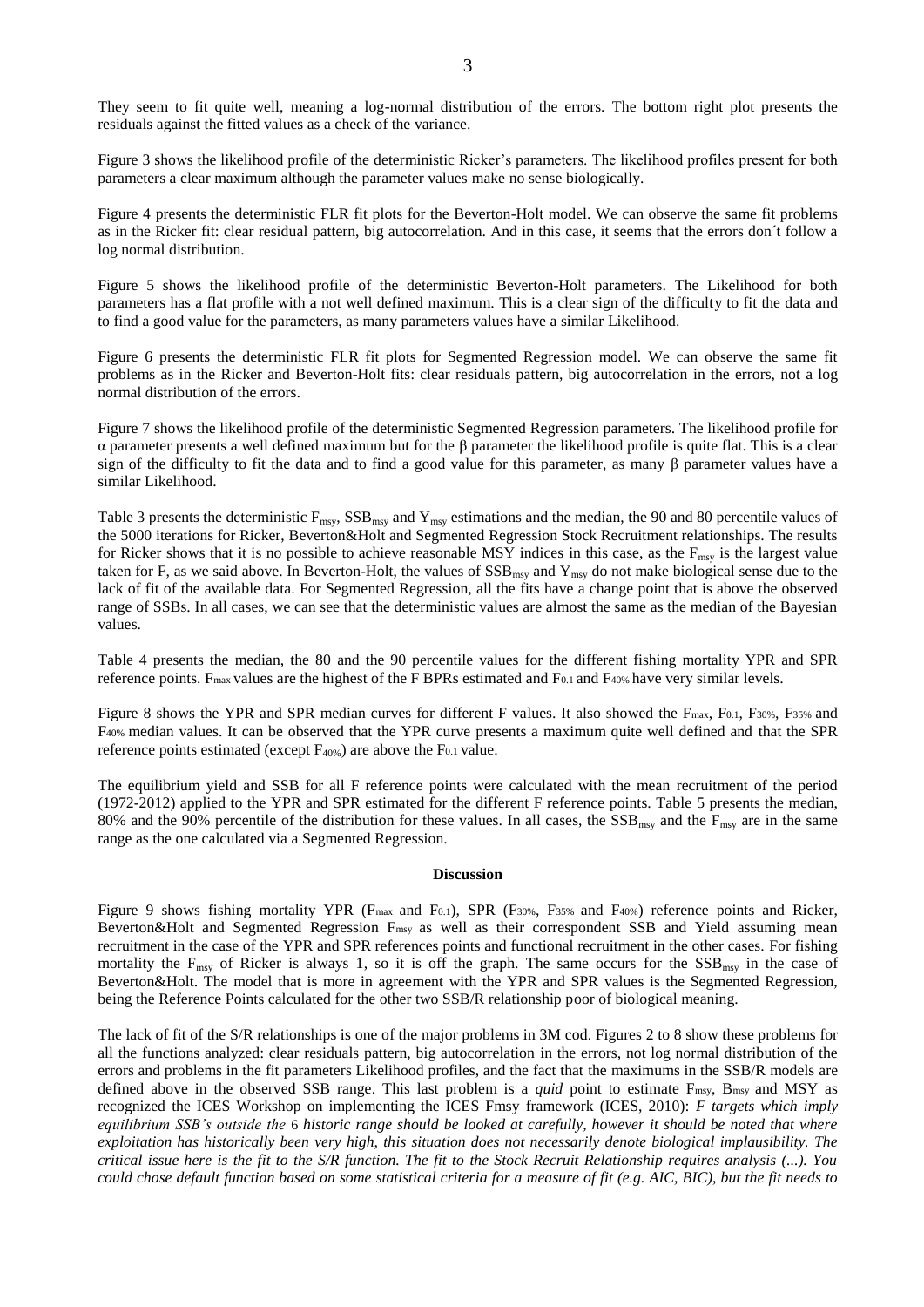*have biological plausibility. For example if the maximum in a dome shaped model is way out of the range of the observed biomass, there may be a problem.*

In our opinion, when a stock recruitment function has a no well defined maximum of the recruitment in the observed SSB range, its use as the basis for defining Biological Reference Points should be treated with caution. In 3M cod all the functions analyzed have this problem. So, results of  $B_{\text{msy}}$  and  $F_{\text{msy}}$  estimated based on these methods are not plausible due to the high uncertainty in the stock-recruitment relationship for this stock.

The above cited workshop recommends that when the S/R relationship has these problems F<sub>msy</sub> should be estimated using the segmented regression model, with constant recruitment above a threshold level. This results in F<sub>msy</sub> being defined by the YPR estimate of F<sub>max</sub> or if F<sub>max</sub> is not well defined then F0.1, F35% or F40% could be considered as a proxy for F<sub>msy</sub>. In the 3M cod case, uncertainty is introduced in the SSB<sub>msy</sub> via the Bayesian model used in the assessment. In this case the values found for  $F_{\text{msy}}$  of the segmented regression and for  $F_{\text{max}}$  are quite similar as it can see in Figure 9. Results show that the estimated values in all the cases of  $SSB_{msy}$  (from 116 102 for  $F_{max}$ , through 125 013 t for Segmented Regression to 189 998 t for  $F_{40\%}$  are well above the approved value of  $B_{lim}$  for this stock, that is 14 000 t.  $F_{\text{lim}}$  is not defined for this stock.

The level of  $B_{\text{msy}}$  estimated from YPR and SPR depends on assumptions about the level of recruitment. So, it is clear that more research about the possibility of changes in productivity and the level of recruitment that should be used to estimate the MSY is needed.

#### **References**

- Cerviño, S. and A. Vázquez, 2003. Re-opening criteria for Flemish Cap cod: a survey-based method. NAFO SCR Doc. 03/38. Serial Number N4856.
- Fernández, C., S. Cerviño and A. Vázquez, 2007. A Survey-based assessment of cod in division 3M. NAFO SCR Doc. 07/39. Serial Number N5526.
- Fernández, C., S. Cerviño and A. Vázquez, 2008. Assessment of the Cod Stock in NAFO Division 3M. NAFO SCR Doc. 08/26. Serial Number N5391.
- González-Troncoso, D., C. Hvingel, B. Healey, J. Morgan, F. González-Costas, R. Alpoim, J.C. Mahé and A. Vázquez. Assessment of the Cod Stock in NAFO Division 3M. NAFO SCR Doc. 13/41. Serial Number NXXXX.
- ICES, 2010. Report of the Workshop on Implementing the ICES Fmsy framework, 22-26 March 2010, Copenhagen, Denmark. ICES CM 2010/ACOM:54. 83 pp.
- Mesnil, B. and Rochet, M.J., 2010. A continuous hockey stick stock-recruit model for estimating MSY reference points. ICES Journal of Marine Science, 67: 1780-1784. Publisher's official version: http://dx.doi.org/10.1093/icesjms/fsq055. Open access version: http://archimer.ifremer.fr/doc/00016/12735/ 8
- NAFO, 2003. Proposed NAFO Precautionary Approach Framework from Scientific Council. NAFO SCR Doc. 03/23, Serial No. N4900.
- NAFO, 2004. Report of the Fisheries Commission 26th Annual Meeting, September 13-17, 2004. NAFO/FC Doc. 04/17, Serial No. N5067.

Sissenwine, M.P. and J.G. Shepherd, 1987. An alternative perspective on recruitment overfishing and biological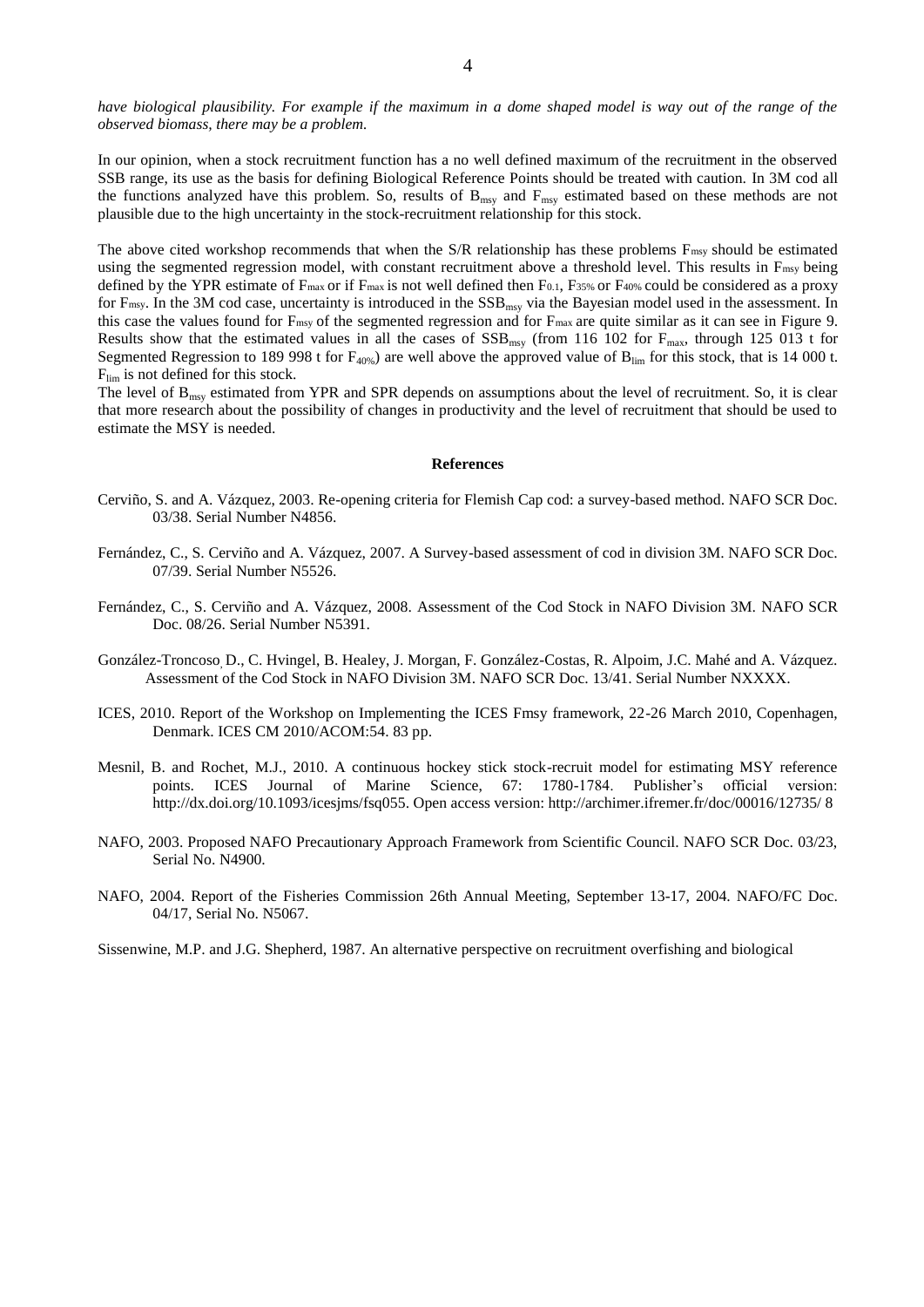| Age |       |       |       | 4     |       |       |       |       |
|-----|-------|-------|-------|-------|-------|-------|-------|-------|
| Cwt | 0.023 | 0.256 | 0.779 | .304  | 2.177 | 2.939 | 4.232 | 5.949 |
| Swt | 0.054 | 0.298 | 0.769 | .352  | 2.202 | 3.265 | 4.361 | 6.869 |
| mat | 0.007 | 0.017 | 0.126 | 0.447 | 0.764 | 0.947 | 0.975 | 0.989 |
| PR  | 0.003 | 0.201 | 0.609 | .008  | .380  | .442  | .635  | .635  |

**Table 1.-** Long term means (1972-2012) of weight-at-age in catch, in stock, maturity (median) and PR (median) by age for 3M Cod

**Table 2.-** Stock Recruitment models as well as their functions and the values of the parameters for the deterministic fit assuming log normal error distribution.

| <b>Ricker</b>   |                                    |                |              | <b>Beverton&amp;Holt</b>       | <b>SegReg</b>                                                           |       |  |
|-----------------|------------------------------------|----------------|--------------|--------------------------------|-------------------------------------------------------------------------|-------|--|
| Formula         | $R = \alpha$ SSBexp(- $\beta$ SSB) |                |              | $R = \alpha SSB/(\beta + SSB)$ | $R = \{ \beta \text{ if } SSB \leq \beta \text{ else } \alpha \beta \}$ |       |  |
| Parameters      | alpha<br>beta                      |                | alpha        | beta                           | alpha                                                                   | beta  |  |
| Deterministic I | 0.2526                             | $-0.000053668$ | 165447998743 | 302457367350                   | 0.5471                                                                  | 37513 |  |
| 5%              | 0.2004                             | $-0.000064158$ | 19869359314  | 35077523440                    | 0.4625                                                                  | 35862 |  |
| 10%             | 0.2136                             | $-0.000060991$ | 55259740843  | 103174202424                   | 0.4762                                                                  | 37046 |  |
| 50%             | 0.2631                             | $-0.000050443$ | 144170370198 | 265587784669                   | 0.5462                                                                  | 41324 |  |
| 90%             | 0.3243                             | $-0.000040402$ | 224854843659 | 396698499740                   | 0.6357                                                                  | 49558 |  |
| 95%             | 0.3441                             | $-0.000037538$ | 254862847597 | 437747544833                   | 0.6645                                                                  | 52945 |  |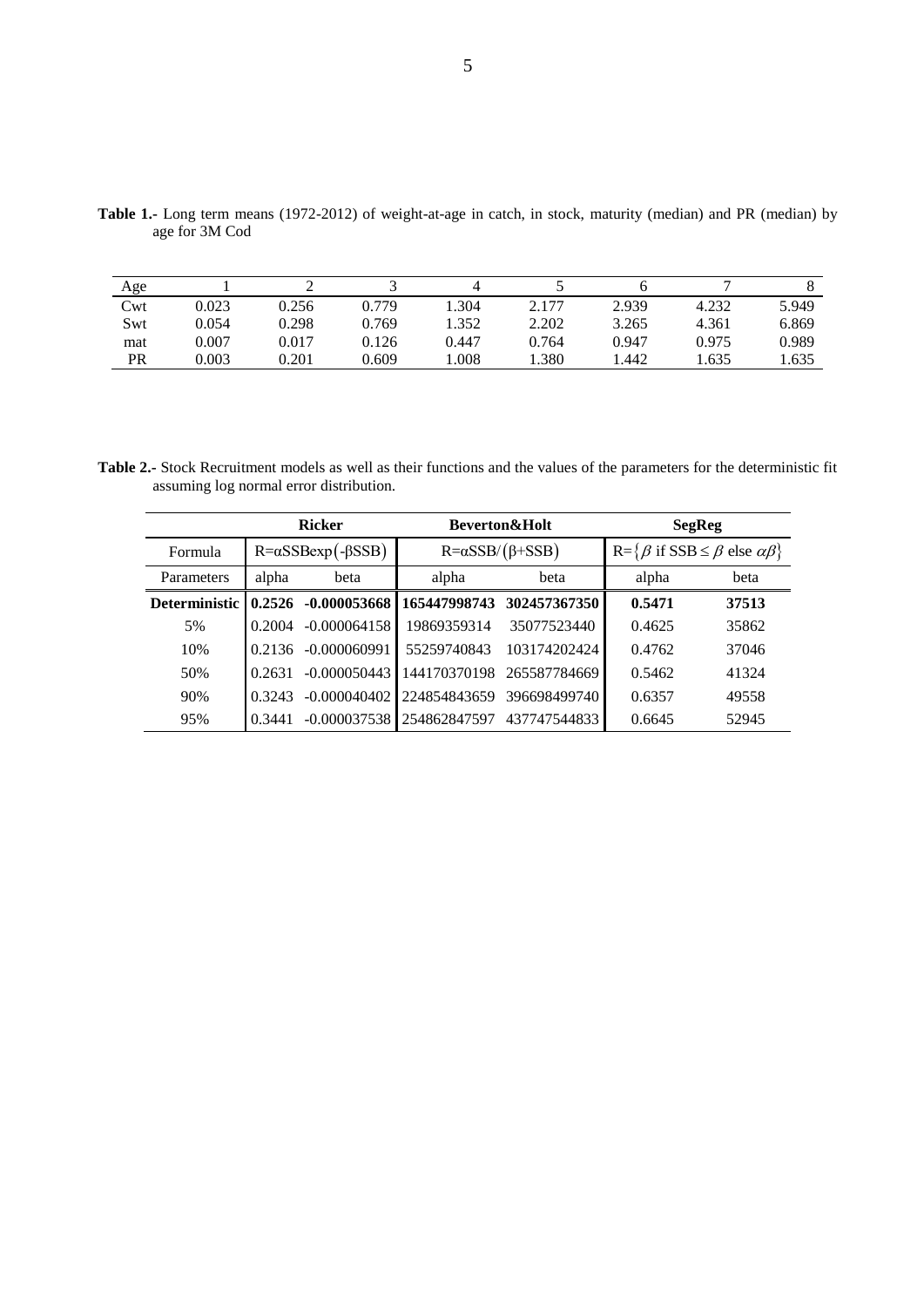Table 3.- Deterministic F<sub>MSY</sub>, SSB<sub>MSY</sub> and Y<sub>MSY</sub> estimation and the median, the 90 and 80 percentile values of the Bootstrap distribution assuming Ricker (R), Beverton-Holt (BH) and Segmented Regression (SR) Stock Recruitment relationship.

|                      | $F_{MSY}\_R$             | $F_{MSY}\_BH$   | $F_{MSY}\_R$         |
|----------------------|--------------------------|-----------------|----------------------|
| Deterministic        | 1.000                    | 0.100           | 0.159                |
| 5%                   | 1.000                    | 0.090           | 0.128                |
| 10%                  | 1.000                    | 0.093           | 0.134                |
| 50%                  | 1.000                    | 0.100           | 0.159                |
| 90%                  | 1.000                    | 0.106           | 0.188                |
| 95%                  | 1.000                    | 0.108           | 0.198                |
|                      | $SSB_{MSY}$ <sub>R</sub> | $SSB_{MSY}\_BH$ | $SSB_{MSY}\_SR$      |
| <b>Deterministic</b> | 39657                    | 1071032182344   | 114165               |
| 5%                   | 35100                    | 102134919226    | 83135                |
| 10%                  | 36212                    | 344847100069    | 92276                |
| 50%                  | 41496                    | 924927615184    | 125013               |
| 90%                  | 49137                    | 1519027121665   | 183631               |
| 95%                  | 52013                    | 1769843859085   | 206538               |
|                      |                          |                 |                      |
|                      | $Y_{\rm MSY}\_\text{R}$  | $Y_{MSY}$ BH    | $Y_{MSY}\_\text{SR}$ |
| <b>Deterministic</b> | 55586                    | 143541974178    | 24018                |
| 5%                   | 48864                    | 14750531149     | 21338                |
| 10%                  | 50730                    | 47184253078     | 22401                |
| 50%                  | 58224                    | 123283445222    | 26481                |
| 90%                  | 69233                    | 196855363933    | 33262                |
| 95%                  | 73055                    | 223919893507    | 35903                |

**Table 4.-** YPR reference points ( $F_{max}$  and  $F_{0.1}$ ) and SPR reference points ( $F_{30\%}$ ,  $F_{35\%}$  and  $F_{40\%}$ ) estimated without uncertainty (via FLR) and the median, the 90 and 80 percentile values of the Bootstrap distribution.

|     | $F_{\text{max}}$ | $F_{0.1}$ | $F_{30\%}$ | $F_{35\%}$ | $F_{40\%}$ |
|-----|------------------|-----------|------------|------------|------------|
| 5%  | 0.128            | 0.073     | 0.098      | 0.081      | 0.068      |
| 10% | 0.134            | 0.076     | 0.104      | 0.086      | 0.071      |
| 20% | 0.141            | 0.081     | 0.111      | 0.093      | 0.078      |
| 50% | 0.159            | 0.091     | 0.128      | 0.106      | 0.089      |
| 80% | 0.178            | 0.103     | 0.144      | 0.119      | 0.100      |
| 90% | 0.188            | 0.108     | 0.153      | 0.126      | 0.106      |
| 95% | 0.198            | 0.113     | 0.160      | 0.133      | 0.111      |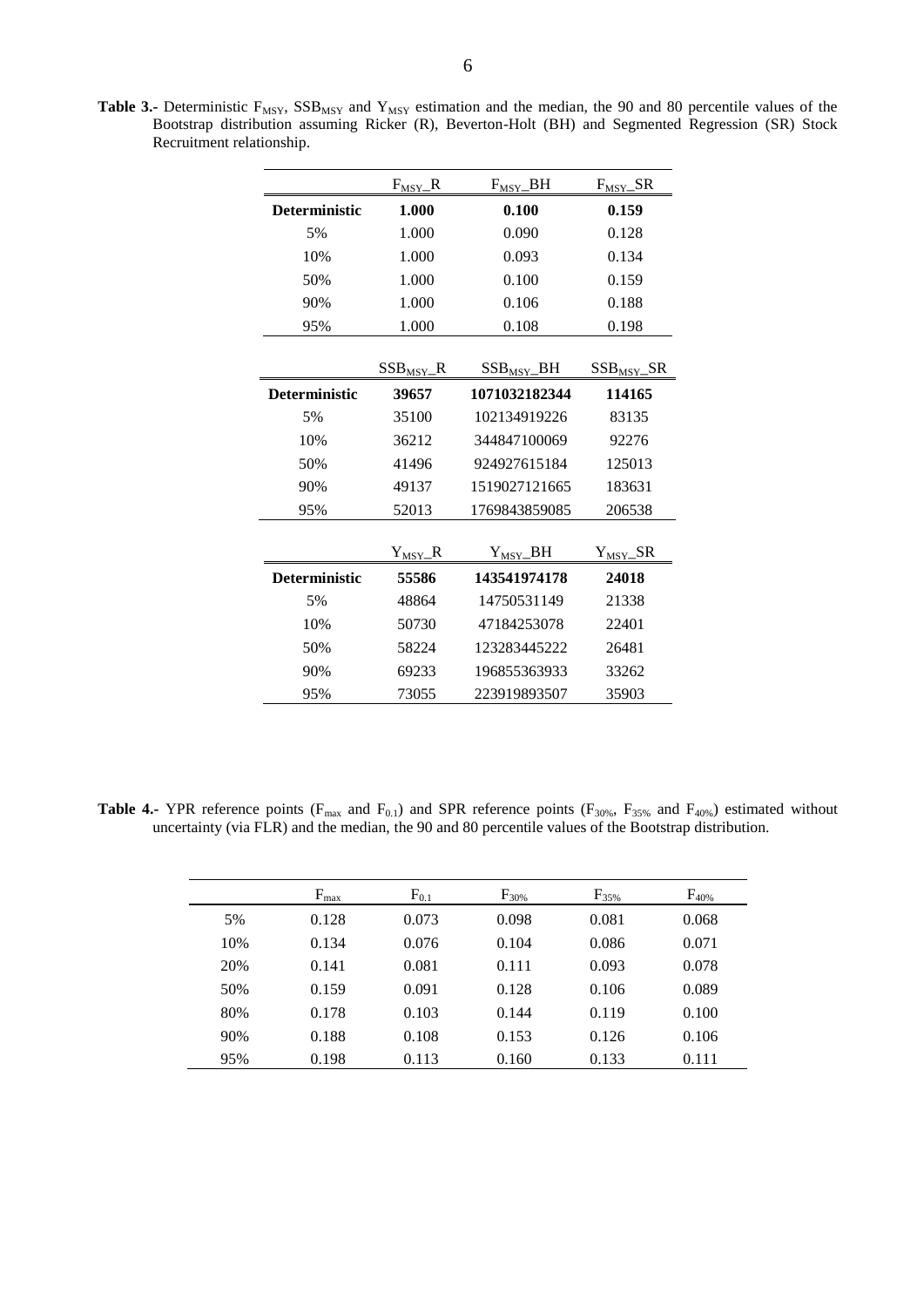| <b>Table 5.-</b> Equilibrium SSB and yield in tons for the YPR reference points ( $F_{\text{max}}$ and $F_{0,1}$ ) and SPR reference points |  |  |  |  |
|---------------------------------------------------------------------------------------------------------------------------------------------|--|--|--|--|
| $(F_{30\%}, F_{35\%})$ and $F_{40\%})$ estimated without uncertainty (via FLR) and the median, the 90 and 80 percentile values              |  |  |  |  |
| of the Bootstrap distribution.                                                                                                              |  |  |  |  |

|     | $SSB_{\text{max}}$    | SSB <sub>0.1</sub> | $SSB30%$         | $SSB35%$         | $SSB40%$            |
|-----|-----------------------|--------------------|------------------|------------------|---------------------|
| 5%  | 78730                 | 126282             | 95421            | 111366           | 127377              |
| 10% | 86153                 | 137824             | 104580           | 122087           | 139516              |
| 20% | 95704                 | 152524             | 116143           | 135468           | 154922              |
| 50% | 116102                | 185374             | 142245           | 166181           | 189998              |
| 80% | 142899                | 229305             | 178004           | 207527           | 237458              |
| 90% | 158933                | 255971             | 200575           | 233864           | 267710              |
| 95% | 173771                | 281720             | 221834           | 258652           | 296418              |
|     |                       |                    |                  |                  |                     |
|     | $Y_{\underline{max}}$ | $Y_{0.1}$          | ${\rm Y}_{30\%}$ | ${\rm Y}_{35\%}$ | $\mathbf{Y}_{40\%}$ |
| 5%  | 20767                 | 19326              | 20571            | 20041            | 19257               |
| 10% | 21550                 | 20066              | 21332            | 20783            | 19967               |
| 20% | 22458                 | 20921              | 22220            | 21643            | 20790               |
| 50% | 24420                 | 22715              | 24146            | 23486            | 22517               |
| 80% | 26764                 | 24883              | 26397            | 25631            | 24530               |
| 90% | 28118                 | 26088              | 27684            | 26856            | 25670               |
| 95% | 29335                 | 27202              | 28872            | 27961            | 26740               |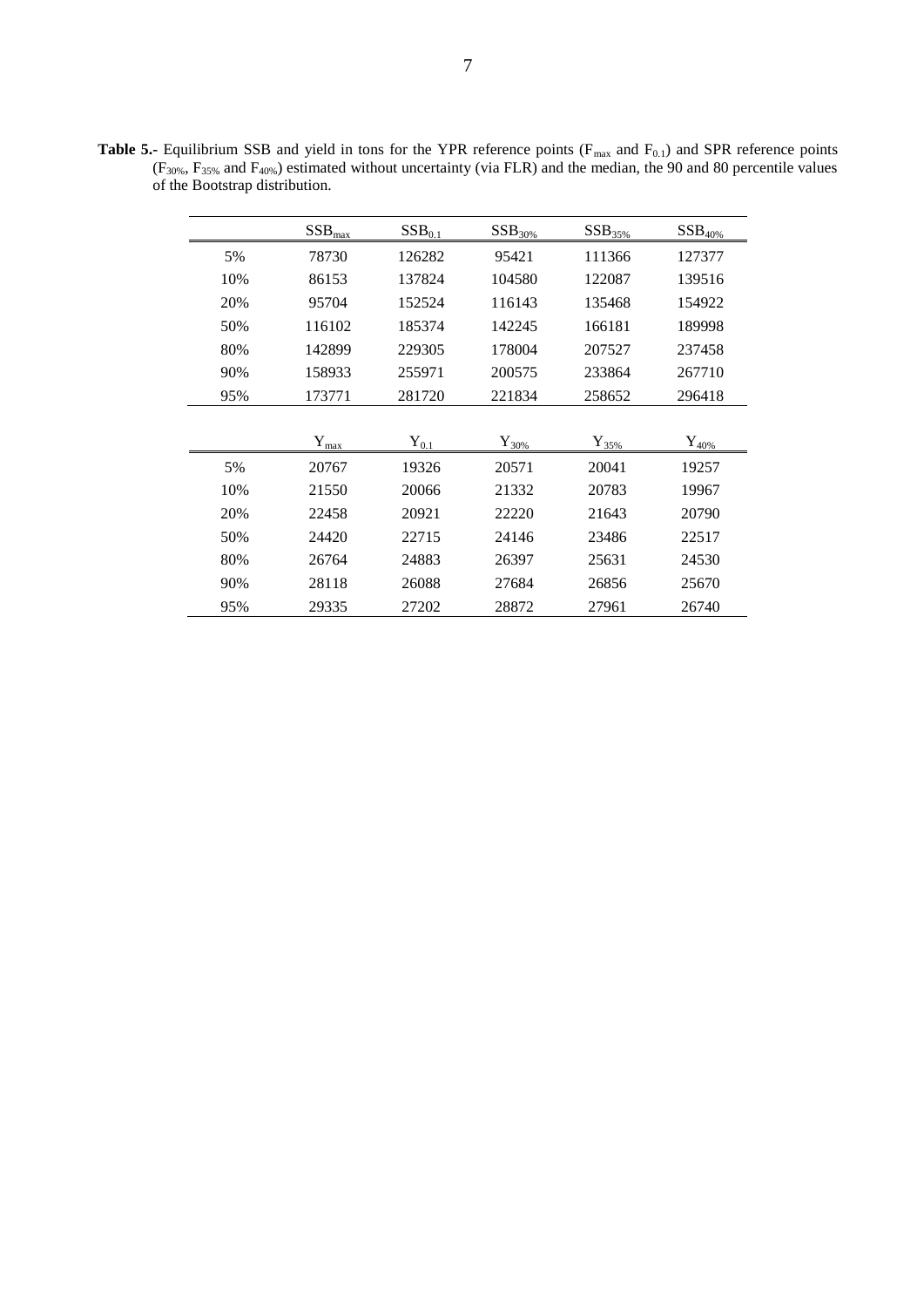SSB/R relationship of Cod 3M. Solid: Ricker; dashed: B&H; dotted=SegReg



SSB/R relationship of Cod 3M. Solid: Ricker; dashed: B&H; dotted=SegReg



**Figure 1.-** Deterministic Ricker, Beverton-Holt and Segmented Regression stock recruitment models fit. The B graph is the same as the first one but with a different y-axis range.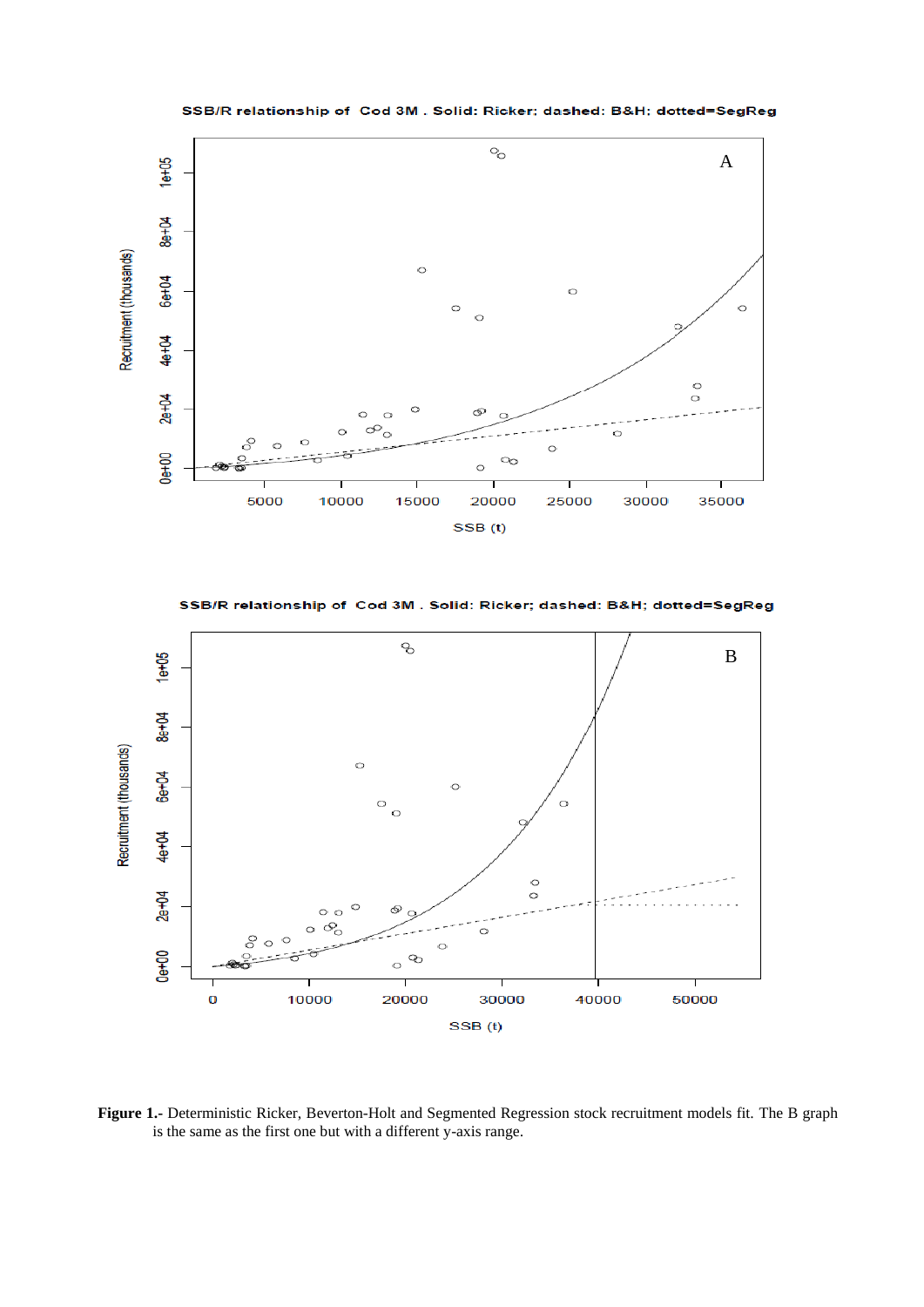

**Figure 2.-** Ricker fit (deterministic) FLR graphs



**Figure 3.-** Likelihood profiles of the Ricker's parameters deterministic fit.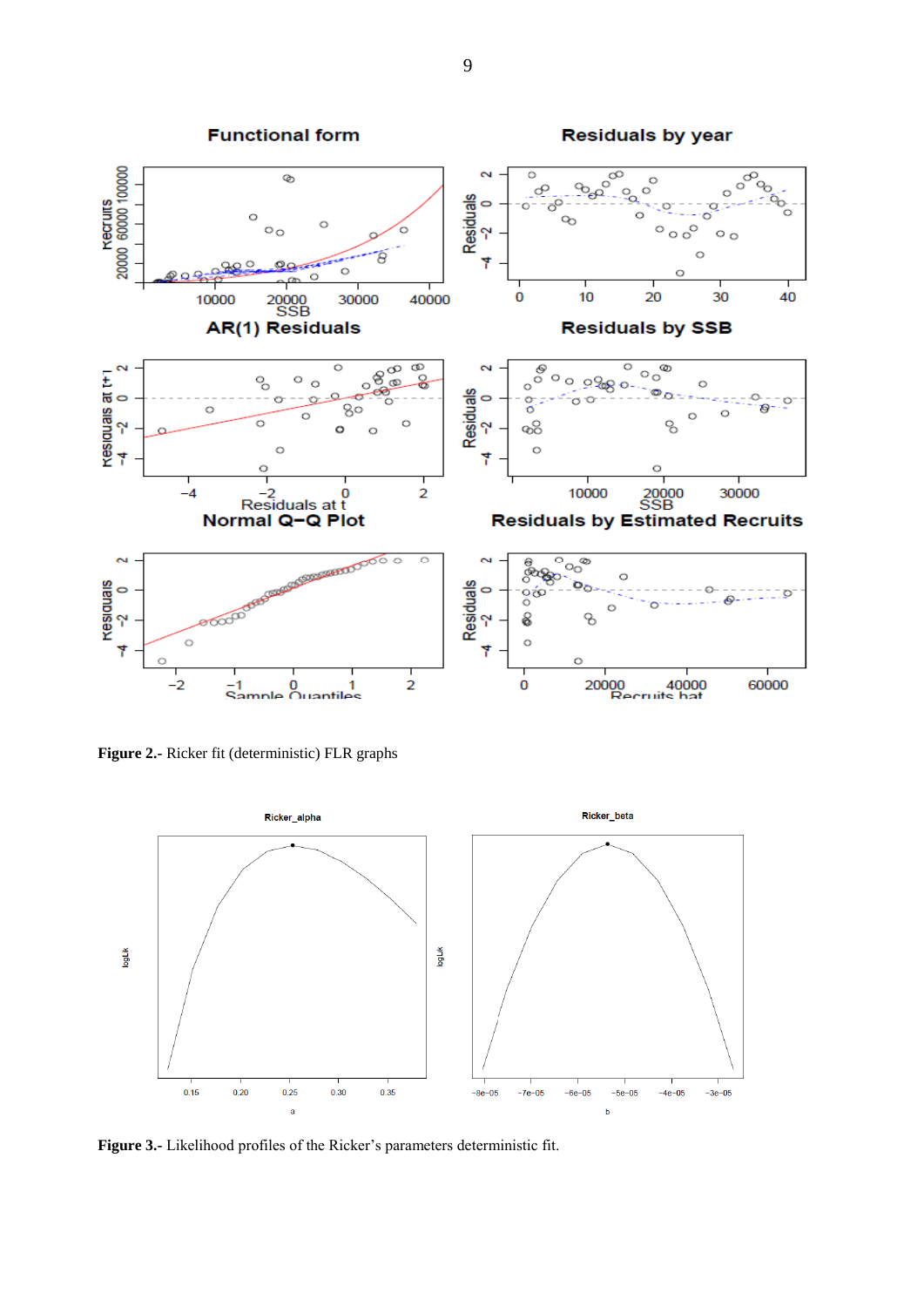**Functional form** 





**Figure 4.-** Beverton and Holt fit (deterministic) FLR graphs



**Figure 5.-** Likelihood profiles of the Beverton and Holt's parameters deterministic fit.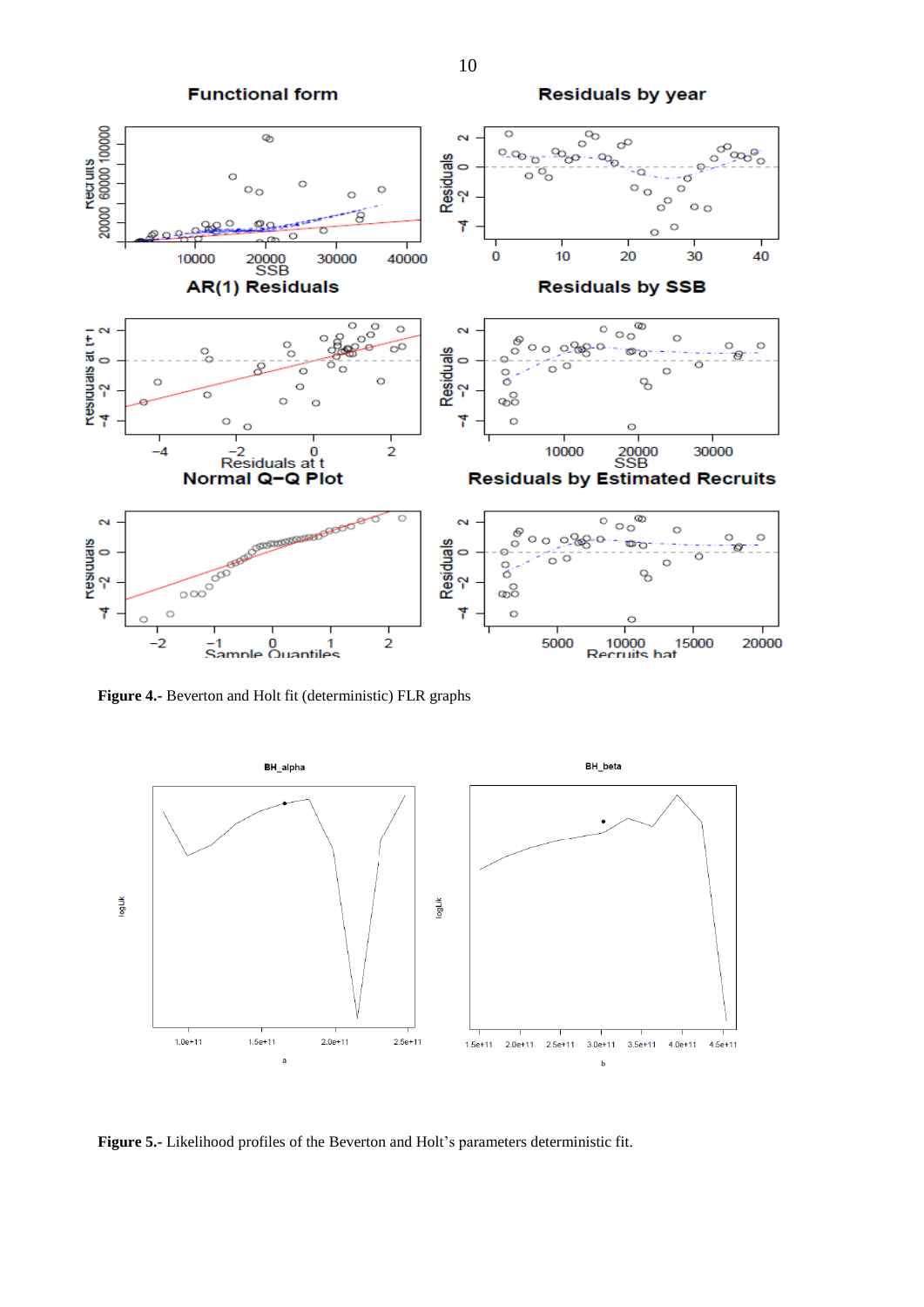

**Figure 6.-**Segmented regression fit (deterministic) FLR graphs



**Figure 7.-** Likelihood profiles of the Segmented Regression's parameters deterministic fit.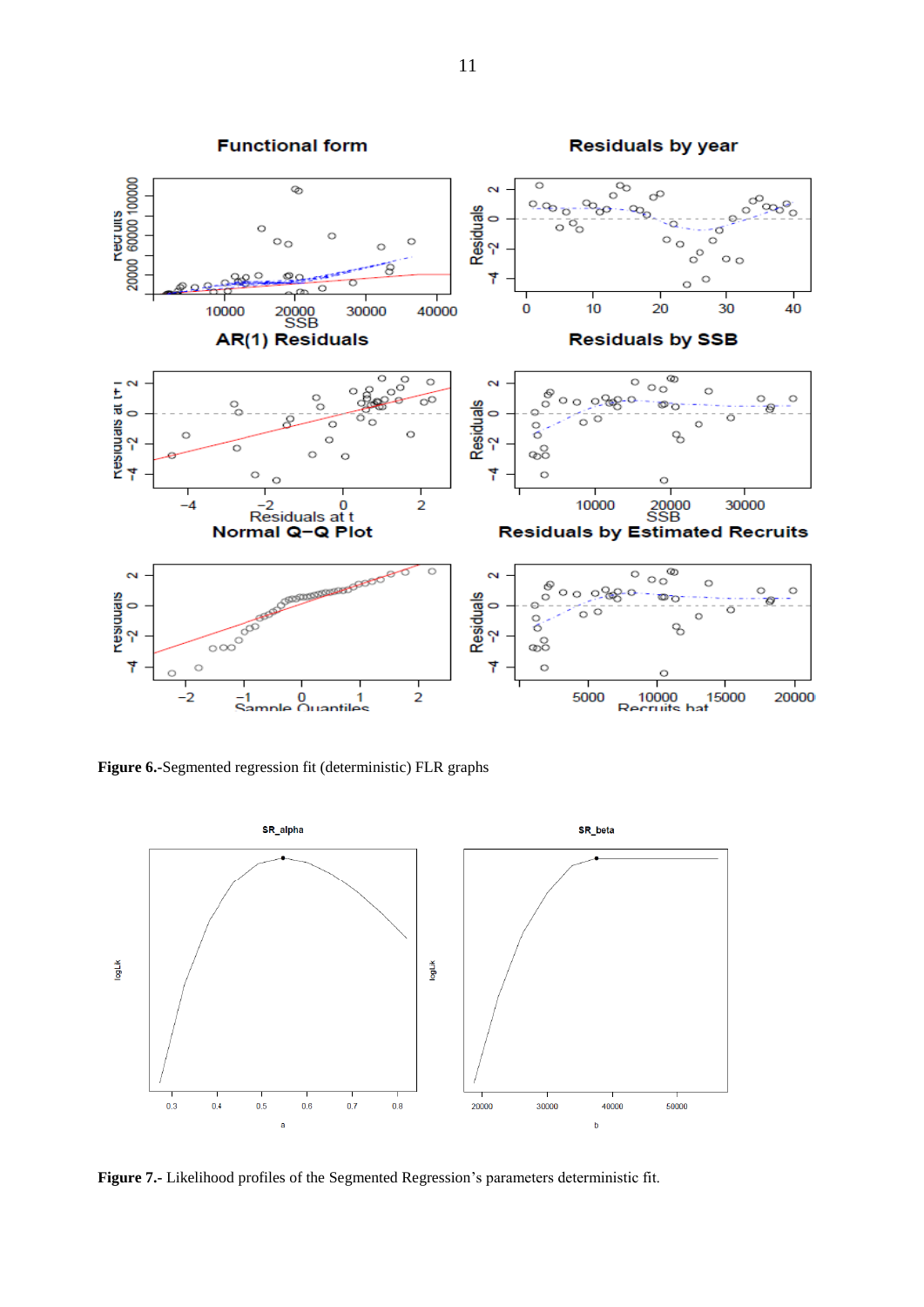

YPR and SSBPR for cod 3M, YPR (continuous, left axis), SSBPR(dashed, ritgh axis) F0.1, Fmax, F0.3, F0.35, F0.4, Fsq plotted

**Figure 8.-** Median Yield per Recruit (YPR) and SSB per Recruit (SPR) curve. The dash lines represent the median values of the Bootstrap distribution for the Biological references points (Fmax, F0.1, F30%, F35% and F40%).